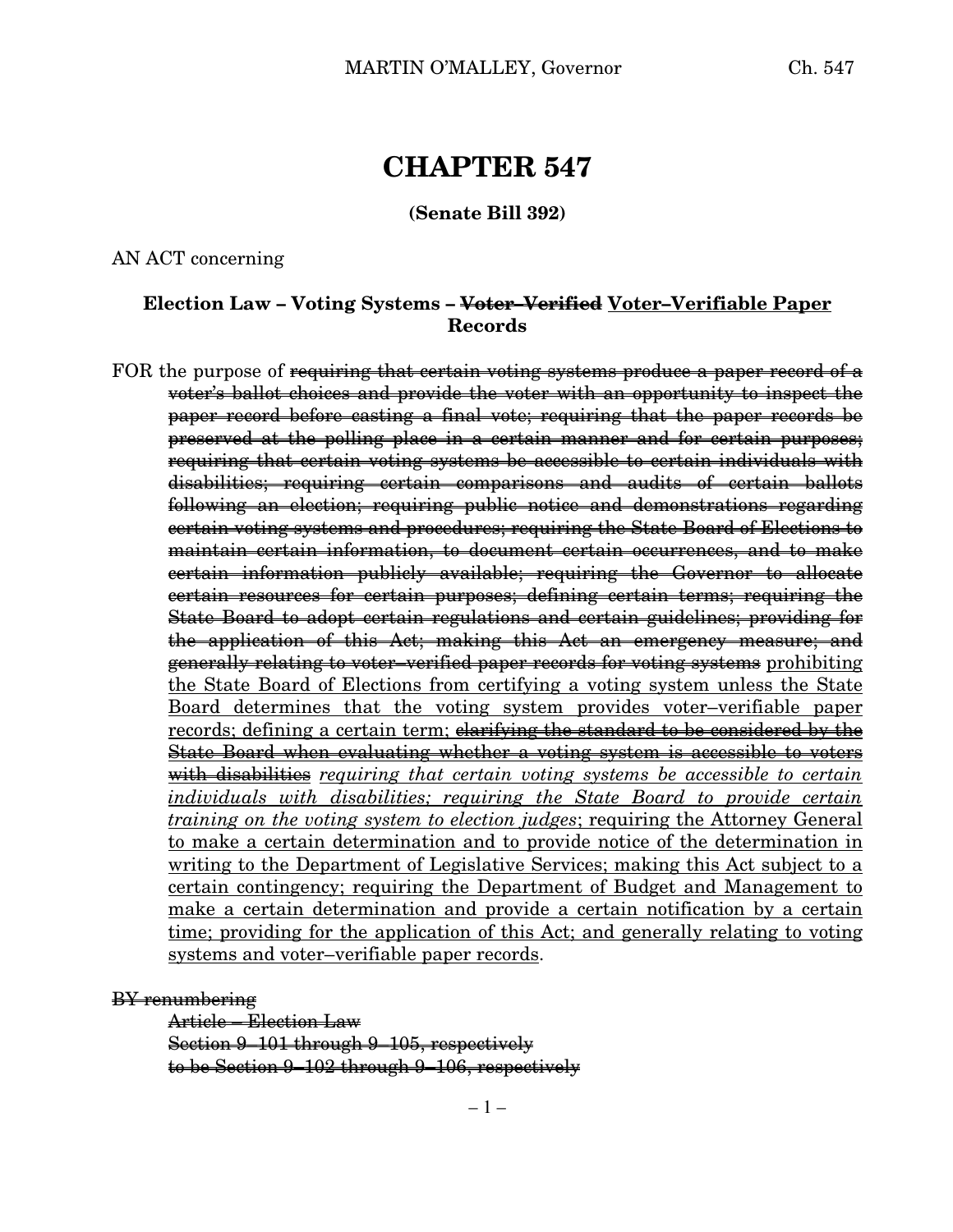#### Annotated Code of Maryland (2003 Volume and 2006 Supplement)

BY repealing and reenacting, with amendments, Article – Election Law Section 1–101(xx) 9–102 *and 10–206* Annotated Code of Maryland (2003 Volume and 2006 Supplement)

#### BY adding to

Article – Election Law Section 9–101 and 9–107 through 9–112 Annotated Code of Maryland (2003 Volume and 2006 Supplement)

SECTION 1. BE IT ENACTED BY THE GENERAL ASSEMBLY OF MARYLAND, That Section(s) 9–101 through 9–105, respectively, of Article – Election Law of the Annotated Code of Maryland be renumbered to be Section(s) 9–102 through 9–106, respectively.

SECTION 2. AND BE IT FURTHER ENACTED, That the Laws of Maryland read as follows:

#### **Article – Election Law**

#### $+101.$

(xx) **(1)** "Voting system" means a method of casting and tabulating ballots or votes.

**(2) "VOTING SYSTEM" INCLUDES A COLLECTION OF DEVICES**

#### **THAT:**

**(I) ALLOW A VOTER TO VIEW BALLOTS, SELECT CANDIDATES, AND CAST VOTES; AND**

**(II) AGGREGATE AND TABULATE ALL OF THE VOTES CAST IN AN ELECTION.**

**9–101.**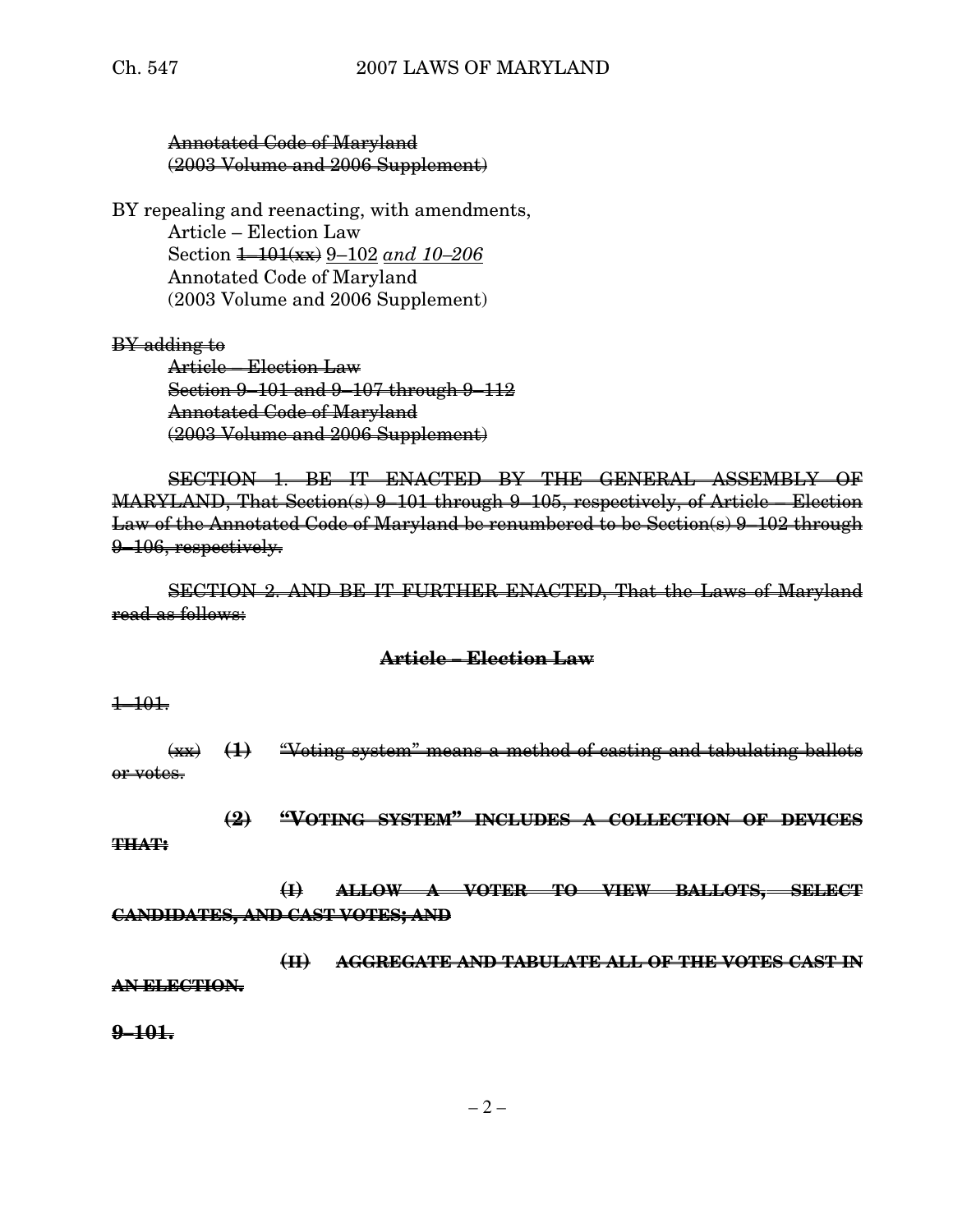**(A) IN THIS SUBTITLE THE FOLLOWING WORDS HAVE THE MEANINGS INDICATED.**

**(B) "HAND COUNT" MEANS A COUNTING OF THE VOTES IN WHICH:**

**(1) THE HANDLING OF THE DOCUMENT BALLOT IS DONE BY HUMAN HAND; AND**

**(2) THE IDENTIFICATION OF EACH VOTE IS DETERMINED BY VISUAL INSPECTION OF THE DOCUMENT BALLOT BY A HUMAN BEING.**

**(C) "MANDATORY RANDOM AUDIT" MEANS A HAND–COUNTED AUDIT CONDUCTED ON A ROUTINE BASIS FOLLOWING EACH ELECTION FOR THE PURPOSE OF COMPARING A PERCENTAGE OF VOTER–VERIFIED PAPER RECORDS WITH THE VOTE TALLIES RECORDED BY EACH OF THE FOLLOWING VOTING SYSTEMS:**

**(1) TOUCH–SCREEN OR OTHER ELECTRONIC VOTING MACHINES;**

**(2) PRECINCT–BASED OPTICAL SCANNING EQUIPMENT;**

**(3) ABSENTEE BALLOTS AND OTHER DOMESTIC AND OVERSEAS BALLOTS MAILED TO THE LOCAL BOARDS OF ELECTIONS; AND**

**(4) BALLOTS CREATED THROUGH THE USE OF AN ELECTRONIC MARKING DEVICE.**

**(D) "NONVISUAL" MEANS:**

**(1) AN AURAL METHOD OF PRESENTATION, INCLUDING RECORDED, DIGITIZED, OR AUDIO–SYNTHESIZED SPEECH;**

**(2) A TACTILE METHOD OF PRESENTATION, INCLUDING BRAILLE AND OTHER METHODS OF IDENTIFICATION THAT RELY ON TOUCH; OR**

**(3) A COMBINATION OF AN AURAL AND TACTILE METHOD OF PRESENTATION.**

**(E) "VOTER–VERIFIED PAPER RECORD" MEANS AN AUDITABLE PAPER RECORD THAT:**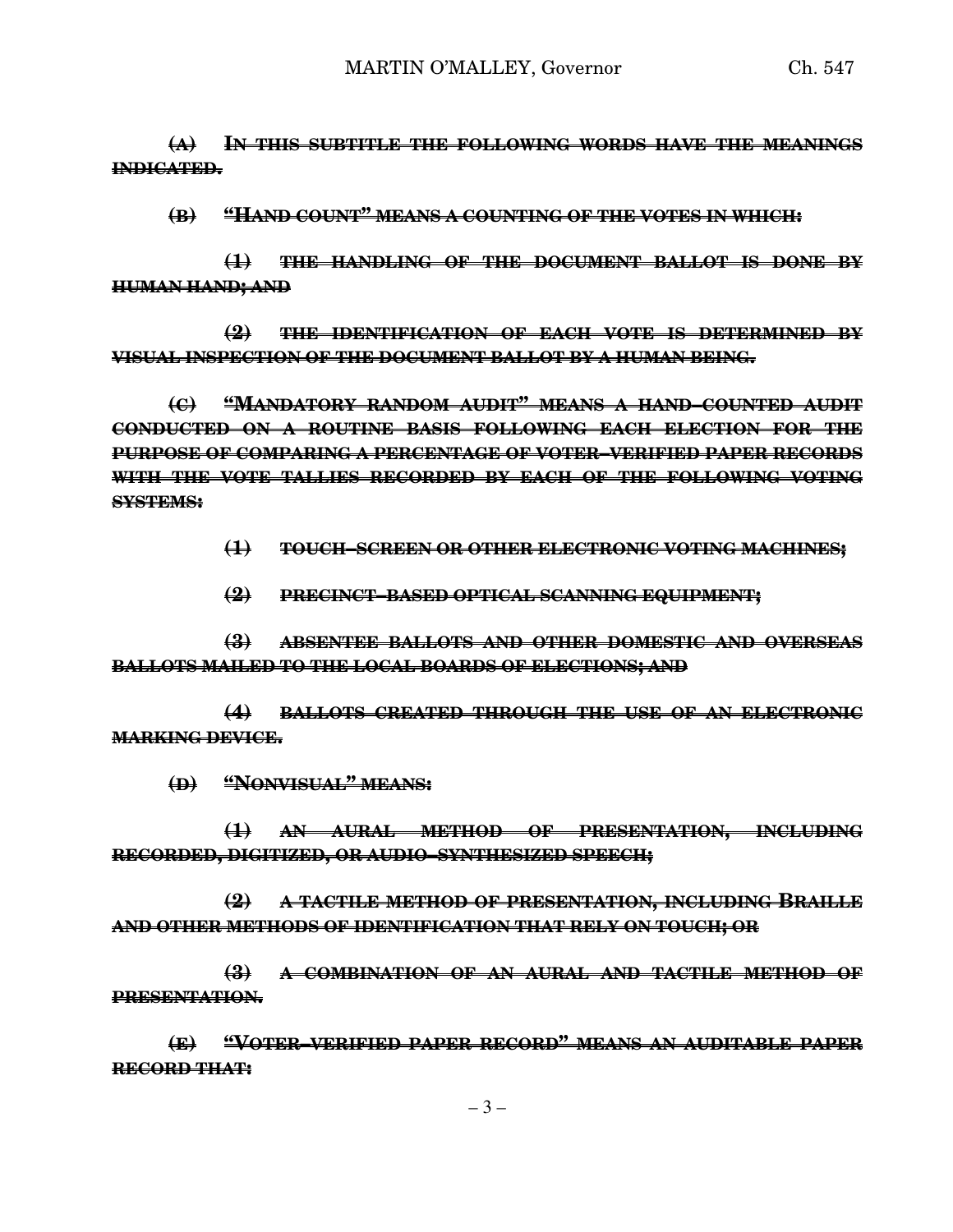**(1) IS AVAILABLE TO EACH VOTER TO INSPECT AND VERIFY BEFORE THE VOTER'S VOTE IS CAST;**

**(2) IS PRODUCED CONTEMPORANEOUSLY WITH OR EMPLOYED BY ANY VOTING SYSTEM;**

**(3) (I) LISTS THE DESIGNATION OF EACH OFFICE OR QUESTION AND THE VOTER'S CHOICE IN EACH OFFICE OR QUESTION; OR**

**(II) IF THE VOTER MAKES NO SELECTION IN CONNECTION WITH ANY OFFICE OR QUESTION, NOTES THAT FACT ON THE RECORD THAT IS PRODUCED;**

**(4) IS SUITABLE FOR THE PURPOSES OF MANDATORY RANDOM AUDITS AND RECOUNTS; AND**

**(5) IS MAINTAINED AS THE OFFICIAL TRUE AND CORRECT RECORD OF THE VOTES CAST.**

**(F) "VOTING SYSTEM AGGREGATION AND TABULATION" MEANS THE PROCESS AND THE HARDWARE AND SOFTWARE BY WHICH VOTES RECORDED BY THE VOTING SYSTEM ARE AGGREGATED, TOTALED, AND TABULATED TO DETERMINE THE OUTCOME OF AN ELECTION.**

**9–107.**

**(A) THE VOTING SYSTEM SELECTED AND CERTIFIED SHALL:**

**(1) PRODUCE OR REQUIRE THE USE OF AN INDIVIDUAL VOTER–VERIFIED PAPER RECORD OF THE VOTER'S VOTE; AND**

**(2) ENSURE THAT THE VOTER–VERIFIED PAPER RECORD IS MADE AVAILABLE FOR INSPECTION AND VERIFICATION BY THE VOTER BEFORE THE VOTER'S VOTE IS CAST.**

**(B) A VOTER–VERIFIED PAPER RECORD MAY INCLUDE ANY OF THE FOLLOWING:**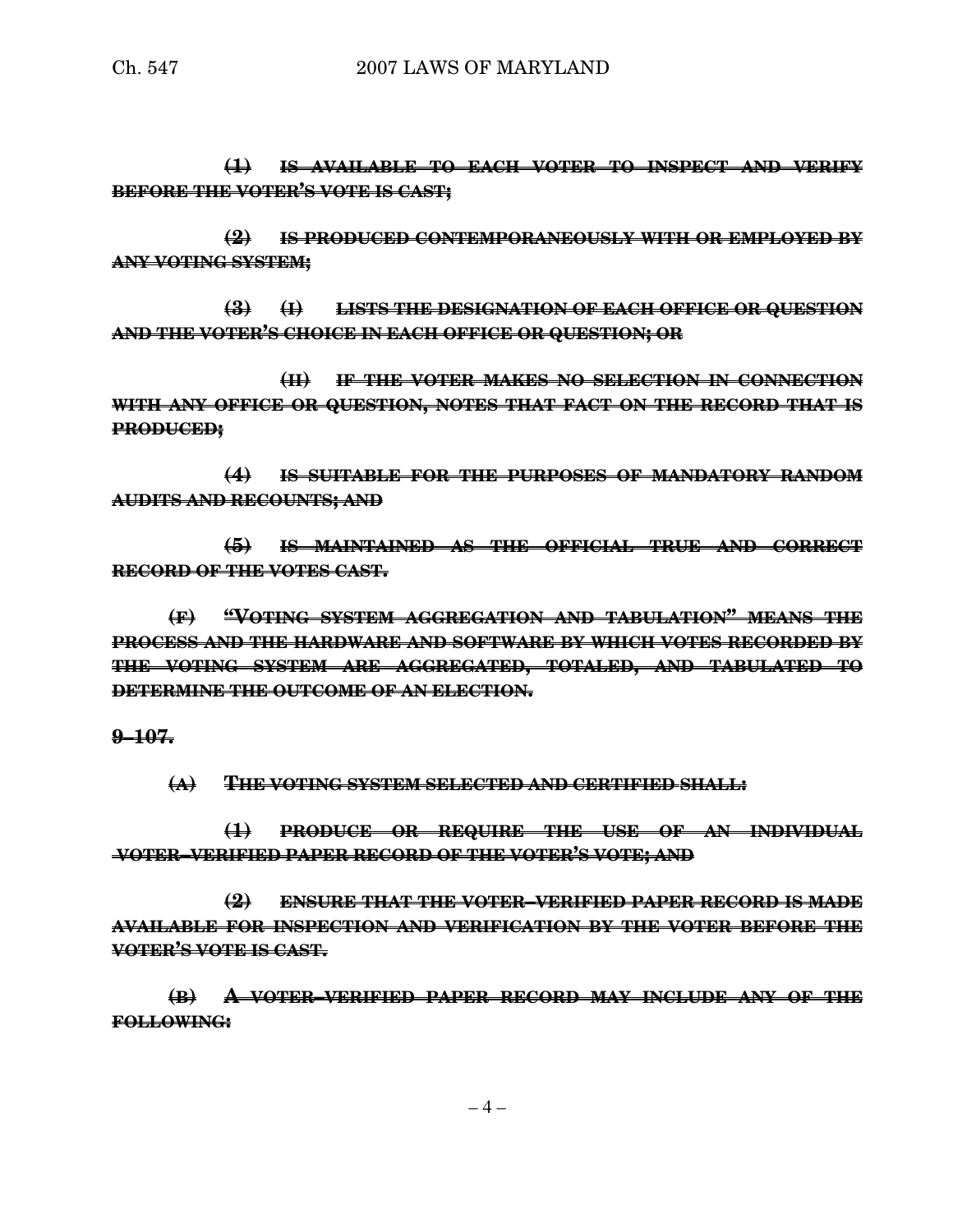**(1) A PAPER PRINTOUT OF THE VOTER'S VOTE PRODUCED BY A TOUCH–SCREEN OR OTHER ELECTRONIC VOTING MACHINE IF, IN EACH CASE, THE RECORD PERMITS THE VOTER TO VERIFY THE RECORD IN ACCORDANCE WITH THIS SECTION;**

**(2) A PAPER BALLOT PREPARED BY THE VOTER FOR THE PURPOSE OF BEING READ BY A PRECINCT–BASED OPTICAL SCANNER;**

**(3) A PAPER BALLOT PREPARED BY THE VOTER TO BE MAILED TO THE APPLICABLE LOCAL BOARD, WHETHER MAILED FROM A DOMESTIC OR AN OVERSEAS LOCATION; OR**

**(4) A PAPER BALLOT CREATED THROUGH THE USE OF A BALLOT MARKING DEVICE.**

**(C) EACH VOTER–VERIFIED PAPER RECORD SHALL:**

**(1) BE AN INDIVIDUAL DOCUMENT THAT IS PHYSICALLY SEPARATED FROM ANY OTHER SIMILAR DOCUMENT AND NOT PART OF A CONTINUOUS ROLL;**

**(2) BE SUFFICIENTLY DURABLE TO WITHSTAND REPEATED HANDLING FOR PURPOSES OF MANDATORY RANDOM AUDITS AND RECOUNTS; AND**

**(3) USE INK THAT DOES NOT FADE, SMEAR, OR OTHERWISE DEGRADE AND OBSCURE OR OBLITERATE THE PAPER RECORD OVER TIME.**

**(D) BEFORE THE VOTER–VERIFIED PAPER RECORD IS PRESERVED IN ACCORDANCE WITH THIS SECTION, A VOTER SHALL BE PROVIDED AN OPPORTUNITY TO CORRECT ANY ERROR MADE BY THE VOTING SYSTEM AND PRESENTED WITH THE ABILITY TO CORRECT ANY ERROR ON THE VOTER–VERIFIED PAPER RECORD.**

**(E) (1) EACH VOTER–VERIFIED PAPER RECORD PRODUCED SHALL BE SUITABLE FOR A MANDATORY RANDOM AUDIT HAND COUNT IN ACCORDANCE WITH § 9–110 OF THIS SUBTITLE.**

**(2) IN THE EVENT OF ANY INCONSISTENCY OR IRREGULARITY BETWEEN AN ELECTRONIC RECORD AND THE VOTER–VERIFIED PAPER RECORD,**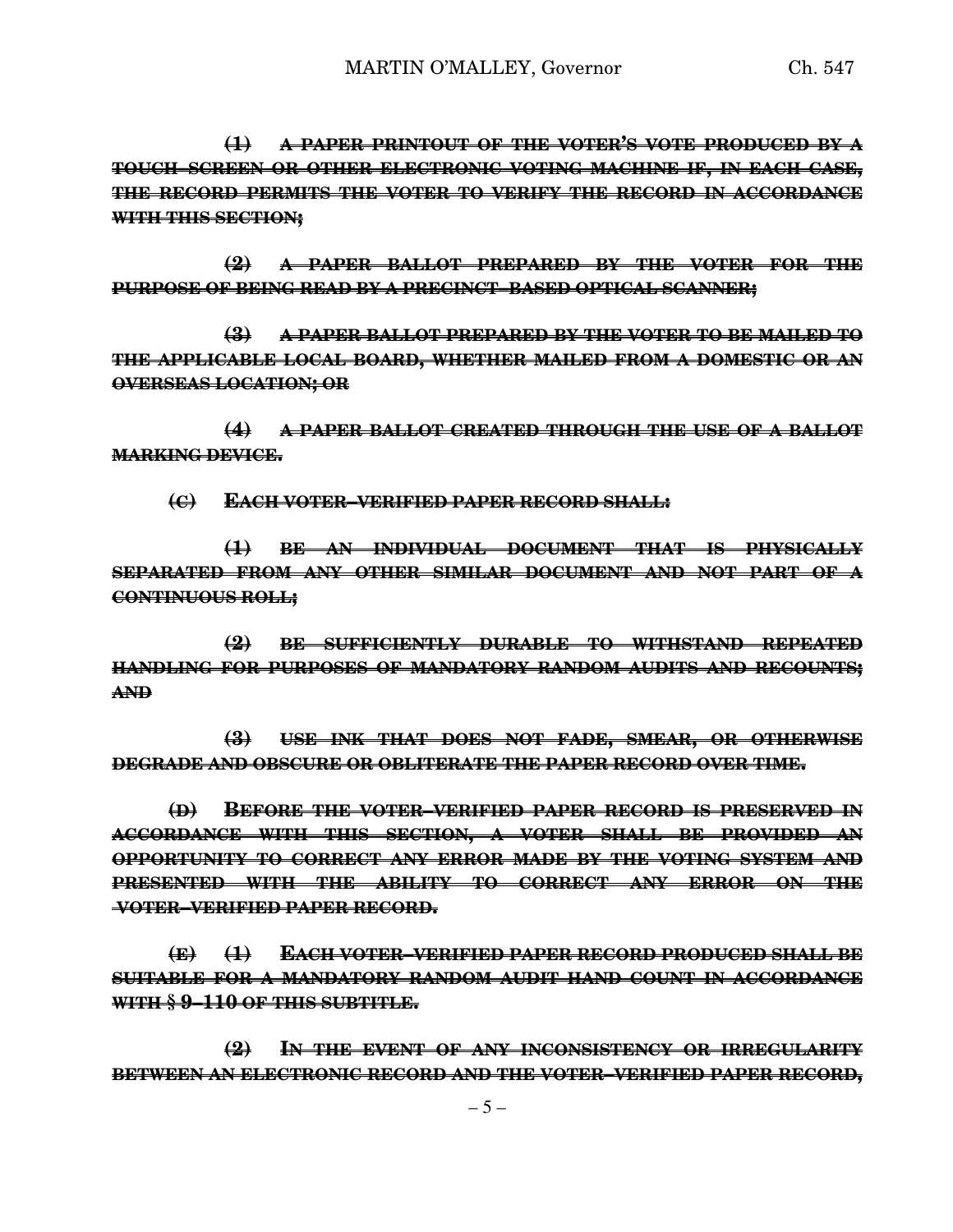**THE VOTER–VERIFIED PAPER RECORD SHALL BE THE OFFICIAL TRUE AND CORRECT RECORD OF THE VOTES CAST.**

#### **(3) THE VOTER–VERIFIED PAPER RECORD SHALL:**

**(I) BE PRESERVED AND RETAINED IN A MANNER THAT MAKES IT IMPOSSIBLE TO ASSOCIATE A VOTER WITH THE RECORD OF THE VOTER'S VOTE; AND**

**(II) BE STORED BY A LOCAL BOARD IN A PLACE AND MANNER THAT IS SECURE FOR AT LEAST 1 YEAR AFTER THE ELECTION.**

**9–108.**

**(A) A VOTING SYSTEM SELECTED, CERTIFIED, AND IMPLEMENTED UNDER THIS SECTION SHALL:**

**(1) PROVIDE ACCESS TO VOTERS WITH DISABILITIES THAT:**

**(I) IS EQUIVALENT TO THE ACCESS AFFORDED TO VOTERS WITHOUT DISABILITIES;**

**(II) FACILITATES THE CASTING OF SECRET BALLOTS BY VOTERS WITH DISABILITIES; AND**

**(III) FULLY COMPLIES WITH THE AMERICANS WITH DISABILITIES ACT, P.L. 101–336, AND THE HELP AMERICA VOTE ACT, P.L. 107–252; AND**

**(2) ALLOW A VOTER TO CAST, INSPECT, VERIFY, AND CORRECT THE SELECTIONS BY BOTH VISUAL AND NONVISUAL MEANS.**

**(B) AT LEAST ONE VOTING SYSTEM IN EACH POLLING PLACE SHALL PROVIDE ACCESS FOR VOTERS WITH DISABILITIES AND AFFORD THEM THE OPPORTUNITY FOR PRIVATE AND INDEPENDENT INSPECTION, VERIFICATION, AND CORRECTION OF THEIR BALLOTS.**

**(C) (1) EACH VOTER–VERIFIED PAPER RECORD PRODUCED BY THE VOTING SYSTEM ON ELECTION DAY SHALL BE PRESERVED IN THE SAME MANNER**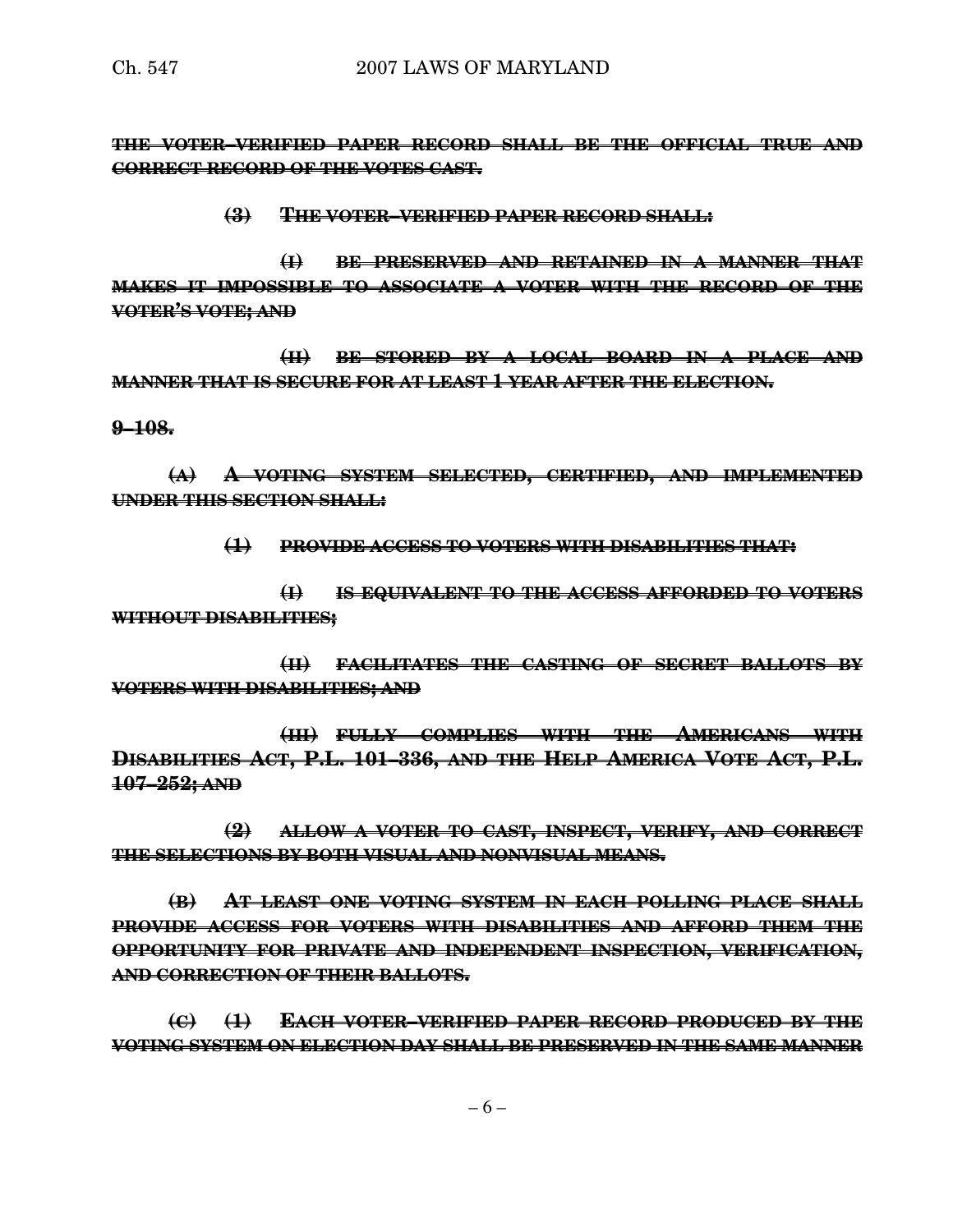**THAT ALL OTHER DOCUMENT BALLOTS ARE PRESERVED WITHIN THE POLLING PLACE ON ELECTION DAY.**

**(2) (I) PARAGRAPH (1) OF THIS SUBSECTION DOES NOT APPLY TO VOTING EQUIPMENT USED PRIMARILY BY DISABLED VOTERS ON ELECTION DAY AT THE POLLING PLACE.**

**(II) THE VOTER–VERIFIED PAPER RECORD PRODUCED BY VOTING EQUIPMENT USED PRIMARILY BY DISABLED VOTERS ON ELECTION DAY MAY BE PRESERVED AT ANY LOCATION PRESCRIBED BY THE STATE BOARD.**

#### **9–109.**

**(A) THE VOTING SYSTEM AGGREGATION AND TABULATION EQUIPMENT EMPLOYED BY THE STATE TO STORE, AGGREGATE, AND TOTAL THE VOTES CAST BY VOTERS SHALL ONLY RECEIVE DATA AND TRANSFER DATA BY DISK AND TAPE OR OTHER PHYSICAL MEANS.**

**(B) IN AGGREGATING AND TABULATING ELECTION RESULTS, THE ACCURACY OF THE RESULTS SHALL TAKE PRIORITY OVER THE SPEED WITH WHICH THE RESULTS ARE POSTED.**

**(C) THE SOFTWARE AND HARDWARE USED IN THE VOTING SYSTEM AGGREGATION AND TABULATION PROCESS SHALL BE CERTIFIED AT LEAST 30 DAYS BEFORE ITS DEPLOYMENT IN EACH ELECTION.**

**(D) PROMPTLY AFTER THE CLOSE OF THE POLLS FOLLOWING EACH ELECTION, THE ELECTION JUDGES SHALL POST IN AN AREA ACCESSIBLE TO THE PUBLIC A PAPER RECORD OF THE TOTAL OF ALL THE VOTES CAST AT THAT POLLING PLACE.**

**(E) BEFORE THE COMMENCEMENT OF THE MANDATORY RANDOM AUDIT PROCESS, INCLUDING THE AUDIT DRAWING REQUIRED UNDER § 9–110 OF THIS SUBTITLE, EACH LOCAL BOARD AND THE STATE BOARD SHALL MAKE THE INITIAL ELECTION RESULTS OF ALL OF THE VOTES CAST AT EACH POLLING PLACE AVAILABLE ON A PUBLICLY ACCESSIBLE INTERNET WEBSITE.**

**(F) THE PAPER RECORDS OF THE INITIAL VOTE TOTALS POSTED AT EACH POLLING PLACE SHALL BE RETAINED IN A SECURE LOCATION AND MADE**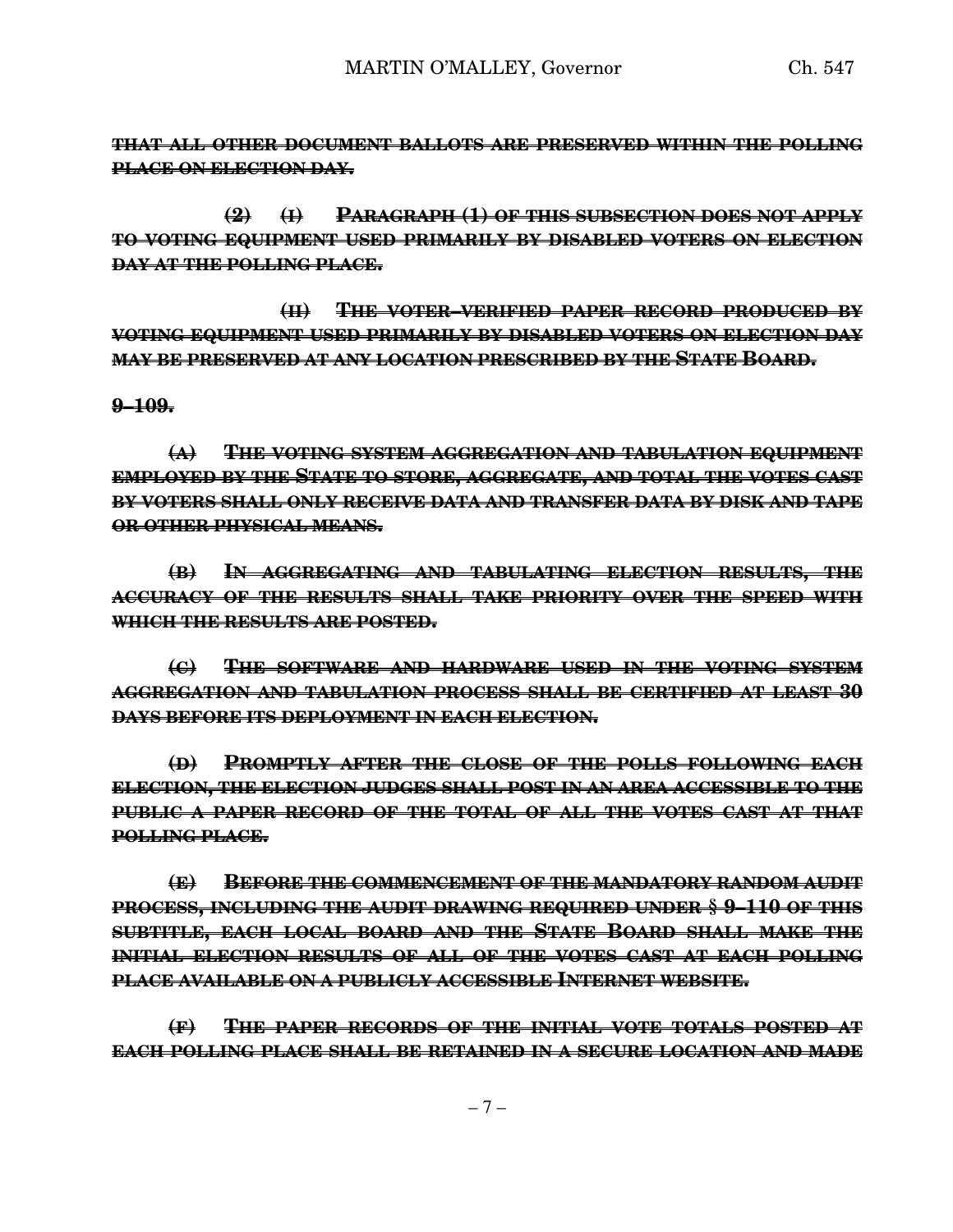**AVAILABLE FOR PUBLIC REVIEW UNDER SECURE CONDITIONS FOR A PERIOD OF 1 YEAR AFTER THE DATE OF EACH ELECTION.**

**9–110.**

**(A) (1) WITHIN 3 DAYS AFTER THE INITIAL TOTAL OF ALL VOTES CAST AT EACH POLLING PLACE IN EACH COUNTY AND STATEWIDE ELECTION HAS BEEN PUBLICLY POSTED ON ITS PUBLICLY ACCESSIBLE INTERNET WEBSITE BY EACH LOCAL BOARD AND THE STATE BOARD, EACH LOCAL BOARD SHALL CONDUCT A MANDATORY RANDOM AUDIT HAND COUNT OF THE ELECTION RESULTS.**

**(2) (I) EACH AUDIT SHALL COMPARE THE RESULTS OF ALL OF THE ELECTRONIC RECORDS PRODUCED BY THE VOTING SYSTEM WITH THE VOTER–VERIFIED PAPER RECORDS PRODUCED BY THE VOTING SYSTEM.**

**(II) IF THERE IS ANY INCONSISTENCY OR IRREGULARITY BETWEEN AN ELECTRONIC RECORD AND THE CORRESPONDING VOTER–VERIFIED PAPER RECORD, THE VOTER–VERIFIED PAPER RECORD SHALL BE THE OFFICIAL TRUE AND CORRECT RECORD OF THE VOTES CAST.**

**(3) THE MANDATORY RANDOM AUDIT HAND COUNT SHALL:**

**(I) COMPARE THE ELECTRONIC RECORDS IN RANDOMLY SELECTED POLLING PLACES WITH THE CORRESPONDING INDIVIDUAL VOTER–VERIFIED PAPER RECORDS;**

**(II) BE CONSTRUCTED ON AN ENTIRELY RANDOM BASIS USING A UNIFORM DISTRIBUTION IN WHICH ALL POLLING PLACES IN THE COUNTY HAVE AN EQUAL CHANCE OF BEING SELECTED;**

**(III) INCLUDE ALL VOTES CAST IN NO LESS THAN 5% OF ALL OF THE POLLING PLACES IN THE COUNTY;**

**(IV) BE OPEN TO THE GENERAL PUBLIC AND THE PRESS FOR OBSERVATION, AND INCLUDE AN INVITATION AND AFFORD ACCESS TO AT LEAST ONE REPRESENTATIVE FROM EACH OFFICIALLY REGISTERED POLITICAL PARTY IN THE STATE TO PARTICIPATE IN THE AUDIT PROCESS;**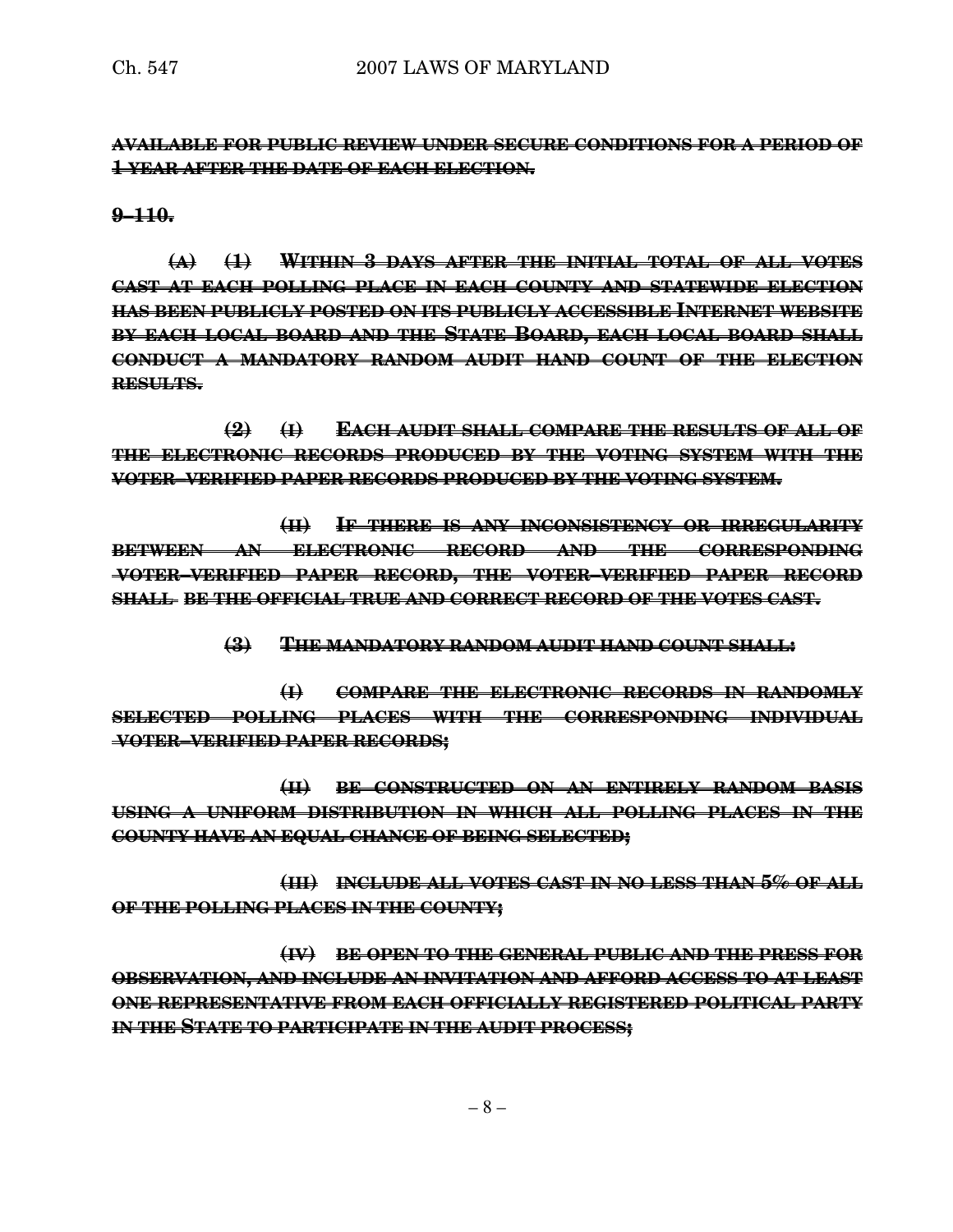**(V) INCLUDE A RANDOM DRAWING, THAT IS OPEN TO OBSERVATION BY THE GENERAL PUBLIC AND THE PRESS, TO DETERMINE WHICH POLLING PLACES IN EACH COUNTY WILL BE SELECTED FOR THE AUDIT; AND**

**(VI) BEGIN IMMEDIATELY AFTER THE POLLING PLACES UNDER SUBPARAGRAPH (I) OF THIS PARAGRAPH ARE SELECTED.**

**(B) IF A DISCREPANCY IS DISCOVERED BETWEEN THE VOTE TALLIES PRODUCED BY THE VOTING SYSTEM AND THE VOTE TALLIES OF VOTER–VERIFIED PAPER RECORDS, THE STATE BOARD SHALL IMMEDIATELY CONDUCT AN EXPANDED AUDIT OF ADDITIONAL RANDOMLY SELECTED POLLING PLACES IN THE COUNTY IN ORDER TO:**

**(1) DETERMINE THE EXTENT OF ANY INCONSISTENCIES OR IRREGULARITIES; AND**

**(2) RESOLVE ANY CONCERNS AND ENSURE THE ACCURACY OF THE RESULTS.**

**(C) (1) ONCE THE EXTENT OF ANY INCONSISTENCIES OR IRREGULARITIES IS DETERMINED, THE STATE BOARD SHALL CONDUCT A THOROUGH INVESTIGATION OF THE VOTING SYSTEM BEFORE THE RESULTS OF THE ELECTION ARE CERTIFIED IN ACCORDANCE WITH APPLICABLE STATE LAW.**

**(2) IN ORDER TO RESOLVE THE OUTCOME AND CERTIFY THE RESULTS OF AN ELECTION, THE STATE BOARD SHALL ORDER THAT A RECOUNT BE CONDUCTED IN THE EVENT THAT THE RESULTS OF THE AUDIT CALL INTO QUESTION THE OUTCOME OF THE ELECTION FOR ANY FEDERAL, STATE, OR LOCAL CANDIDATE OR QUESTION.**

**(D) (1) ANY INCONSISTENCIES OR IRREGULARITIES IDENTIFIED BETWEEN THE CORRESPONDING AUDIT RESULTS AND THE INITIAL VOTE COUNTS SHALL BE POSTED PUBLICLY ON THE INTERNET WEBSITE OF THE STATE BOARD, ALONG WITH A DESCRIPTION OF THE ACTIONS TAKEN BY THE STATE BOARD TO RESOLVE THE DISCREPANCIES AND ANY OTHER RELATED CONCERNS.**

**(2) A LOCAL BOARD MAY NOT CERTIFY THE RESULTS OF ANY ELECTION THAT IS SUBJECT TO AN AUDIT UNDER THIS SECTION BEFORE THE**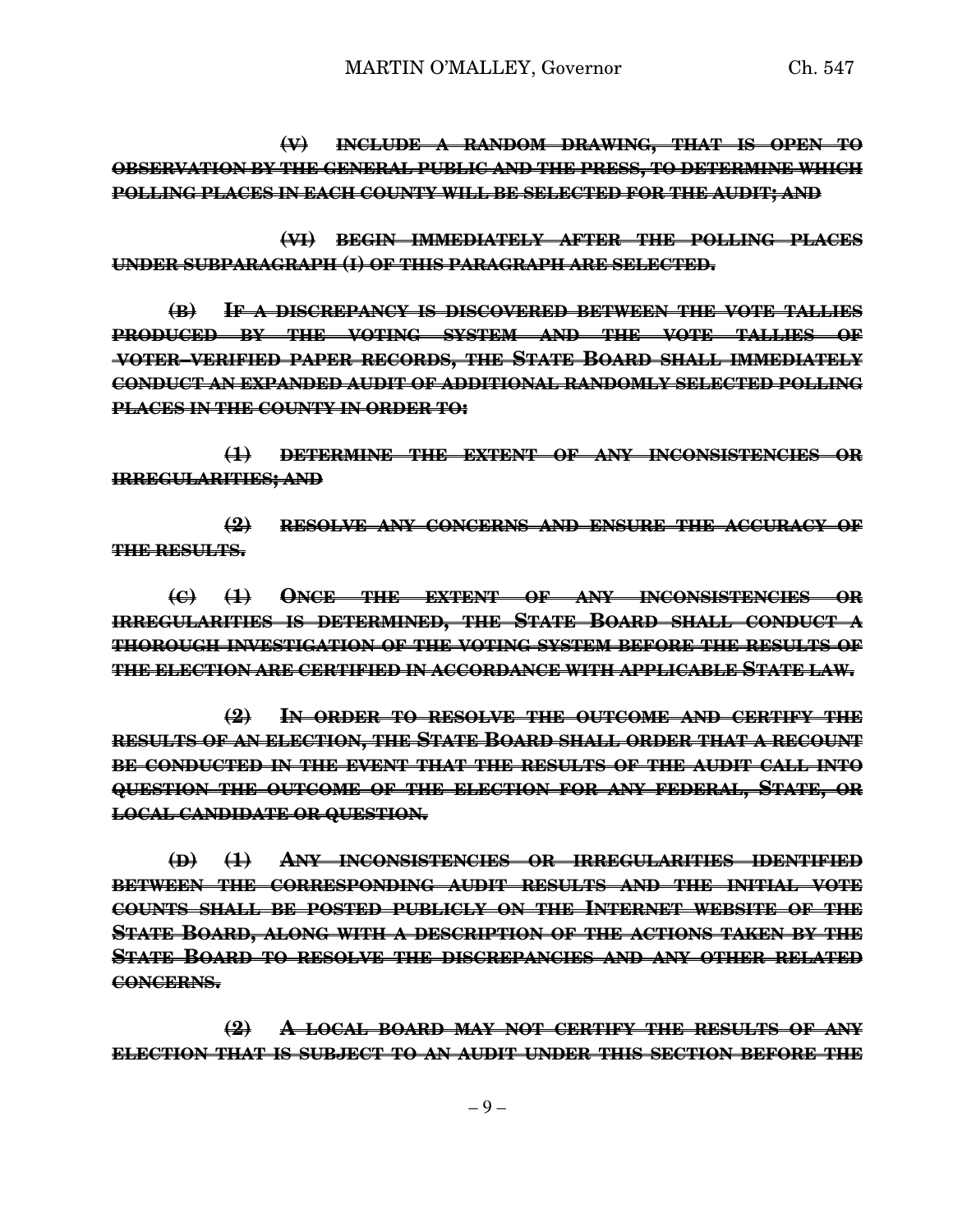**COMPLETION OF THE AUDIT AND THE ANNOUNCEMENT AND PUBLICATION OF THE AUDIT RESULTS UNDER PARAGRAPH (1) OF THIS SUBSECTION.**

**(3) AS TO ANY INCONSISTENCIES OR IRREGULARITIES DISCOVERED UNDER THIS SECTION, THE VOTER–VERIFIED PAPER RECORDS SHALL BE THE OFFICIAL TRUE AND CORRECT RECORD OF THE VOTES CAST.**

#### **9–111.**

**(A) TO ENSURE PROPER FUNCTIONING AND MAINTAIN PUBLIC CONFIDENCE IN THE VOTING SYSTEM, SUBSEQUENT TO CERTIFICATION AND BEFORE ITS USE IN EACH ELECTION, A LOCAL BOARD SHALL CONDUCT A PUBLIC DEMONSTRATION OF THE VOTING SYSTEM IN THE COUNTY, INCLUDING THE VOTE AGGREGATION AND TABULATION EQUIPMENT TO BE USED IN THE ELECTION.**

**(B) (1) THE PUBLIC DEMONSTRATION SHALL BE OPEN TO THE PRESS AND THE GENERAL PUBLIC FOR FULL INSPECTION.**

**(2) THE DATE, TIME, AND LOCATION OF EACH DEMONSTRATION SHALL BE ANNOUNCED PUBLICLY AND POSTED CONSPICUOUSLY ON THE INTERNET WEBSITE OF THE STATE BOARD NO LATER THAN 7 BUSINESS DAYS BEFORE THE DATE THE DEMONSTRATION IS SCHEDULED TO TAKE PLACE.**

**(3) THE DEMONSTRATION SHALL TAKE PLACE NO SOONER THAN 30 DAYS NOR LESS THAN 10 DAYS BEFORE EACH ELECTION.**

#### **9–112.**

**(A) THE STATE BOARD SHALL AT ALL TIMES MAINTAIN INFORMATION REGARDING THE OCCURRENCE OF VOTING SYSTEM FAILURES THAT IT IDENTIFIES, WHETHER DURING:**

**(1) PREELECTION TESTING AND CERTIFICATION PROCEDURES;**

**(2) THE CONDUCT OF ELECTION ACTIVITIES;**

**(3) POSTELECTION AUDITS, RECOUNT PROCESSES, OR ELECTION RESULTS CERTIFICATION PROCEDURES; OR**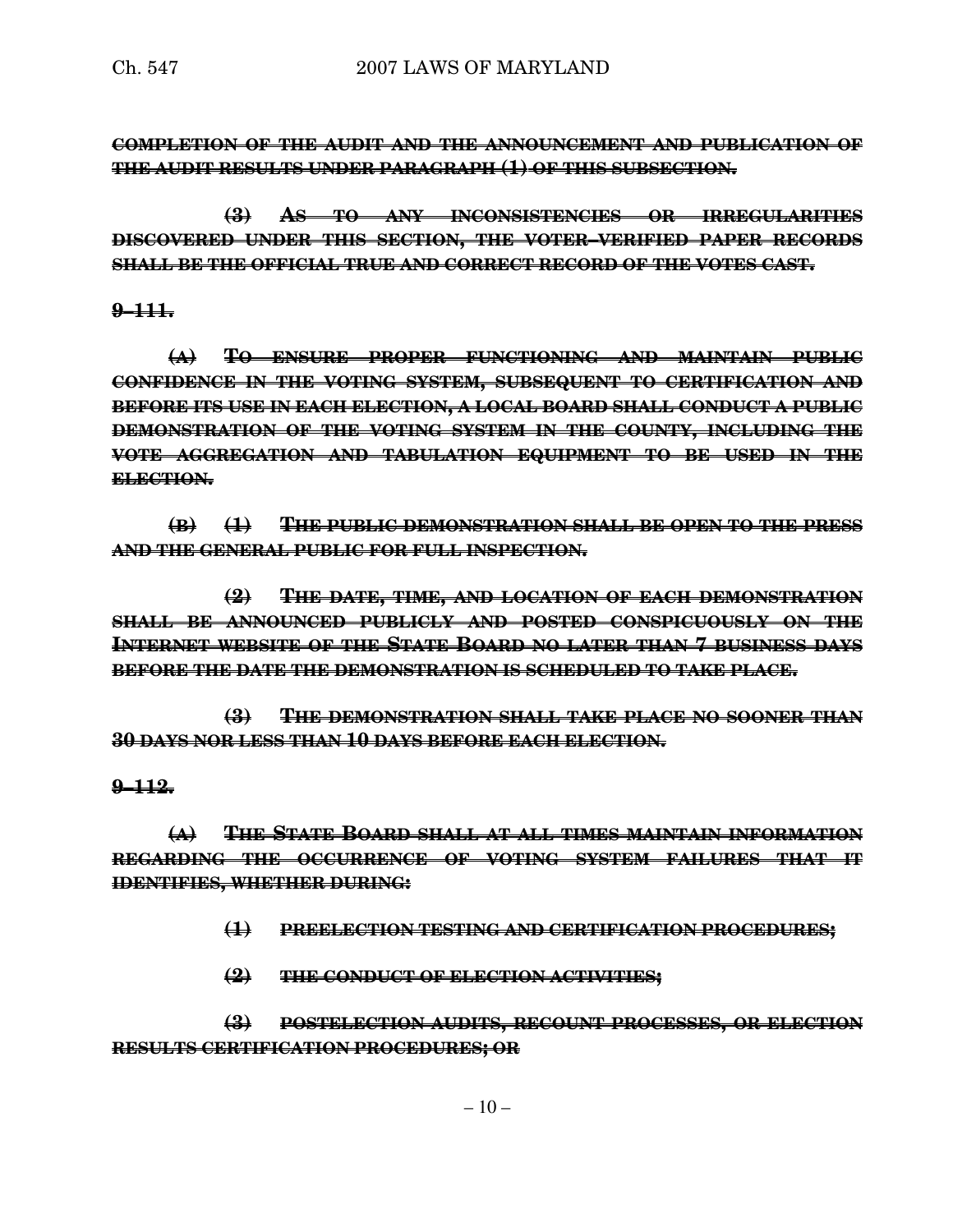#### **(4) ANY OTHER TIME.**

**(B) THE VOTING SYSTEM FAILURES DOCUMENTED SHALL INCLUDE INFORMATION REGARDING:**

**(1) EQUIPMENT BREAKDOWNS;**

**(2) POWER OUTAGES AND SURGES;**

**(3) UNUSUAL OR MALFUNCTIONING COMPUTER HARDWARE AND SOFTWARE PROBLEMS; AND**

**(4) DISCREPANCIES IN VOTING SYSTEM AUDITING AND CERTIFICATION PROCEDURES.**

**(C) THE STATE BOARD SHALL:**

**(1) MAINTAIN A PERMANENT RECORD OF THE INFORMATION THAT IT ACCUMULATES UNDER THIS SECTION; AND**

**(2) MAKE THE INFORMATION AVAILABLE TO THE PUBLIC ON ITS INTERNET WEBSITE WITHIN 48 HOURS AFTER IT IS DISCOVERED, WHETHER BY THE STATE BOARD OR ANOTHER PERSON CHARGED WITH CERTIFYING OR DECERTIFYING ELECTION RESULTS OR AN ELECTION VOTING SYSTEM.**

SECTION 1. BE IT ENACTED BY THE GENERAL ASSEMBLY OF MARYLAND, That the Laws of Maryland read as follows:

### **Article – Election Law**

9–102.

**(A) IN THIS SECTION, A "VOTER–VERIFIABLE PAPER RECORD" INCLUDES:**

**(1) A PAPER BALLOT PREPARED BY THE VOTER FOR THE PURPOSE OF BEING READ BY A PRECINCT–BASED OPTICAL SCANNER;**

**(2) A PAPER BALLOT PREPARED BY THE VOTER TO BE MAILED TO THE APPLICABLE LOCAL BOARD, WHETHER MAILED FROM A DOMESTIC OR AN OVERSEAS LOCATION; AND**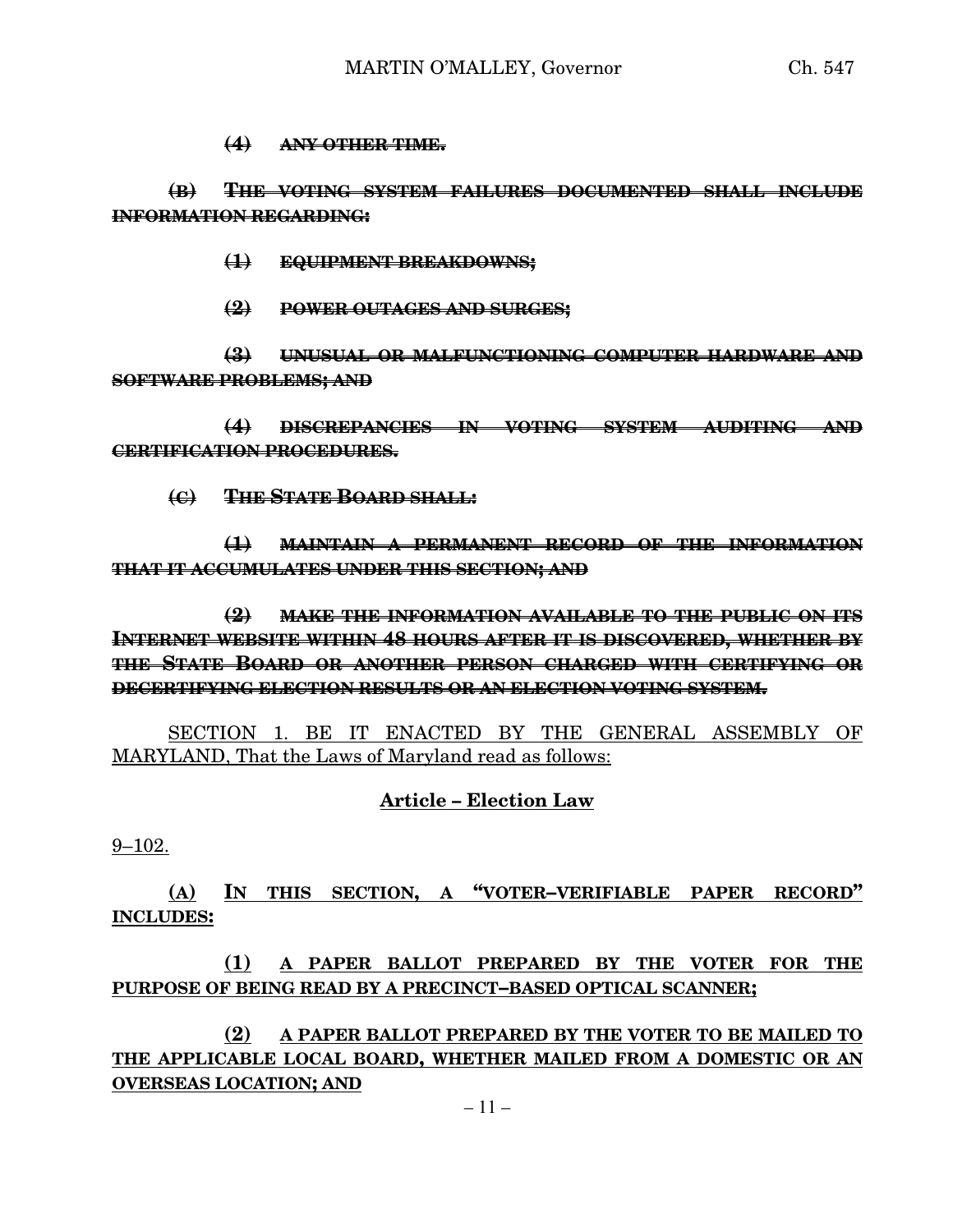## **(3) A PAPER BALLOT CREATED THROUGH THE USE OF A BALLOT MARKING DEVICE.**

**[**(a)**] (B)** The State Board shall adopt regulations for the review, certification, and decertification of voting systems.

**[**(b)**] (C)** The State Board shall periodically review and evaluate alternative voting systems.

**[**(c)**] (D)** The State Board may not certify a voting system unless the State Board determines that:

- (1) the voting system will:
	- (i) protect the secrecy of the ballot;
	- (ii) protect the security of the voting process;
	- (iii) count and record all votes accurately;
	- (iv) accommodate any ballot used under this article;
	- (v) protect all other rights of voters and candidates; **[**and**]**

(vi) be capable of creating a paper record of all votes cast in order that an audit trail is available in the event of a recount**, INCLUDING A MANUAL RECOUNT; AND**

### **(VII) PROVIDE A VOTER–VERIFIABLE PAPER RECORD THAT:**

### **1. IS AN INDIVIDUAL DOCUMENT THAT IS PHYSICALLY SEPARATED FROM ANY OTHER SIMILAR DOCUMENT AND NOT PART OF A CONTINUOUS ROLL;**

**2. IS SUFFICIENTLY DURABLE TO WITHSTAND REPEATED HANDLING FOR THE PURPOSES OF MANDATORY RANDOM AUDITS AND RECOUNTS; AND**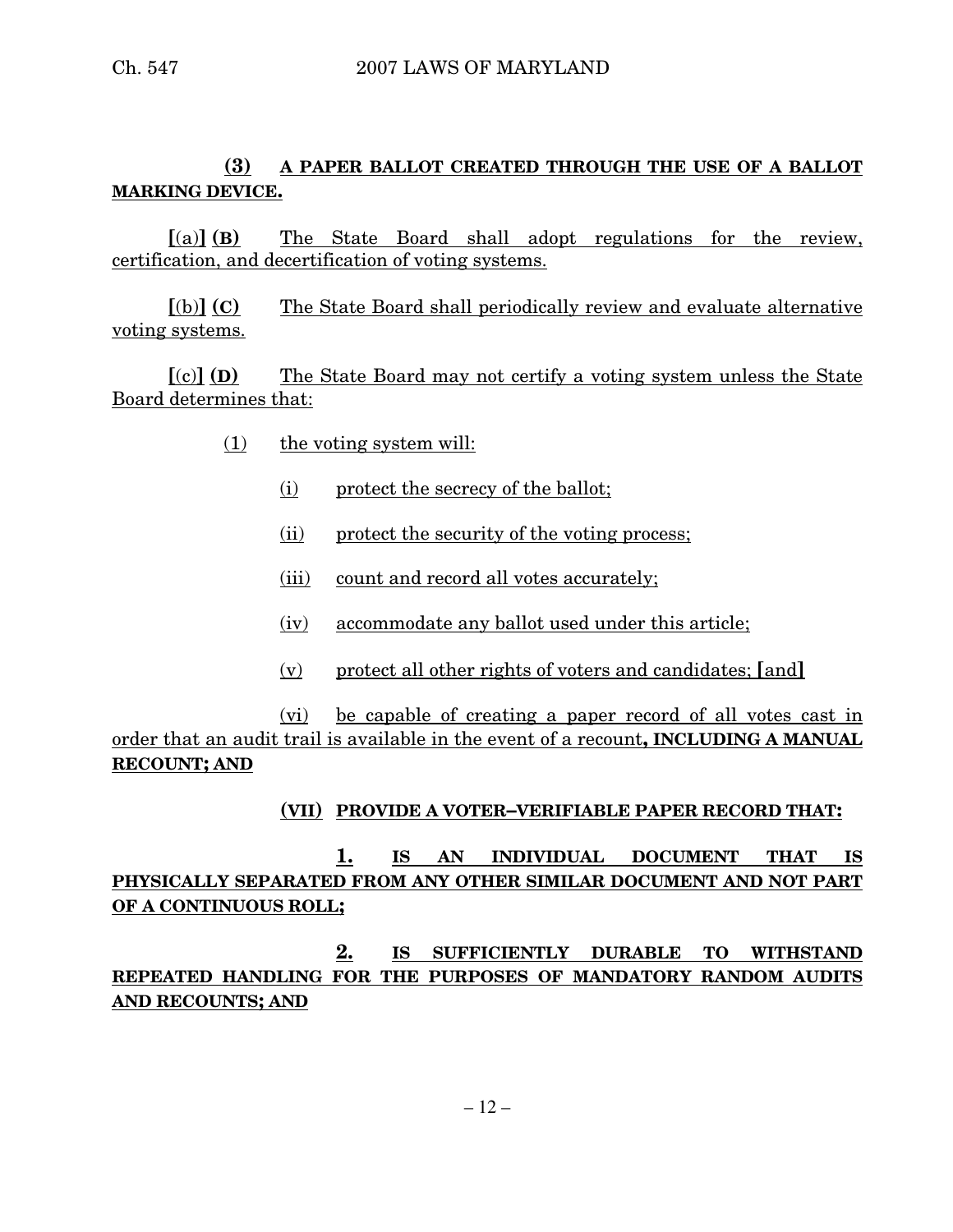### **3. USES INK THAT DOES NOT FADE, SMEAR, OR OTHERWISE DEGRADE AND OBSCURE OR OBLITERATE THE PAPER RECORD OVER TIME**;

(2) the voting system has been:

(i) examined by an independent testing laboratory that is approved by the **[**National Association of State Election Directors**] U.S. ELECTION ASSISTANCE COMMISSION**; and

(ii) shown by the testing laboratory to meet the performance and test standards for electronic voting systems established by the Federal Election Commission **OR THE U.S. ELECTION ASSISTANCE COMMISSION**; and

(3) the public interest will be served by the certification of the voting system.

**[**(d)**] (E)** In determining whether a voting system meets the required standards, the State Board shall consider:

(1) the commercial availability of the system and its replacement parts and components;

- (2) the availability of continuing service for the system;
- (3) the cost of implementing the system;
- (4) the efficiency of the system;
- (5) the likelihood that the system will malfunction;
- $(6)$  the system's ease of understanding for the voter;
- (7) the convenience of voting afforded by the system;
- $(8)$  the timeliness of the tabulation and reporting of election returns;
- (9) the potential for an alternative means of verifying the tabulation;

(10) accessibility for all voters with disabilities recognized by the Americans with Disabilities Act**, INCLUDING FEATURES WHICH:**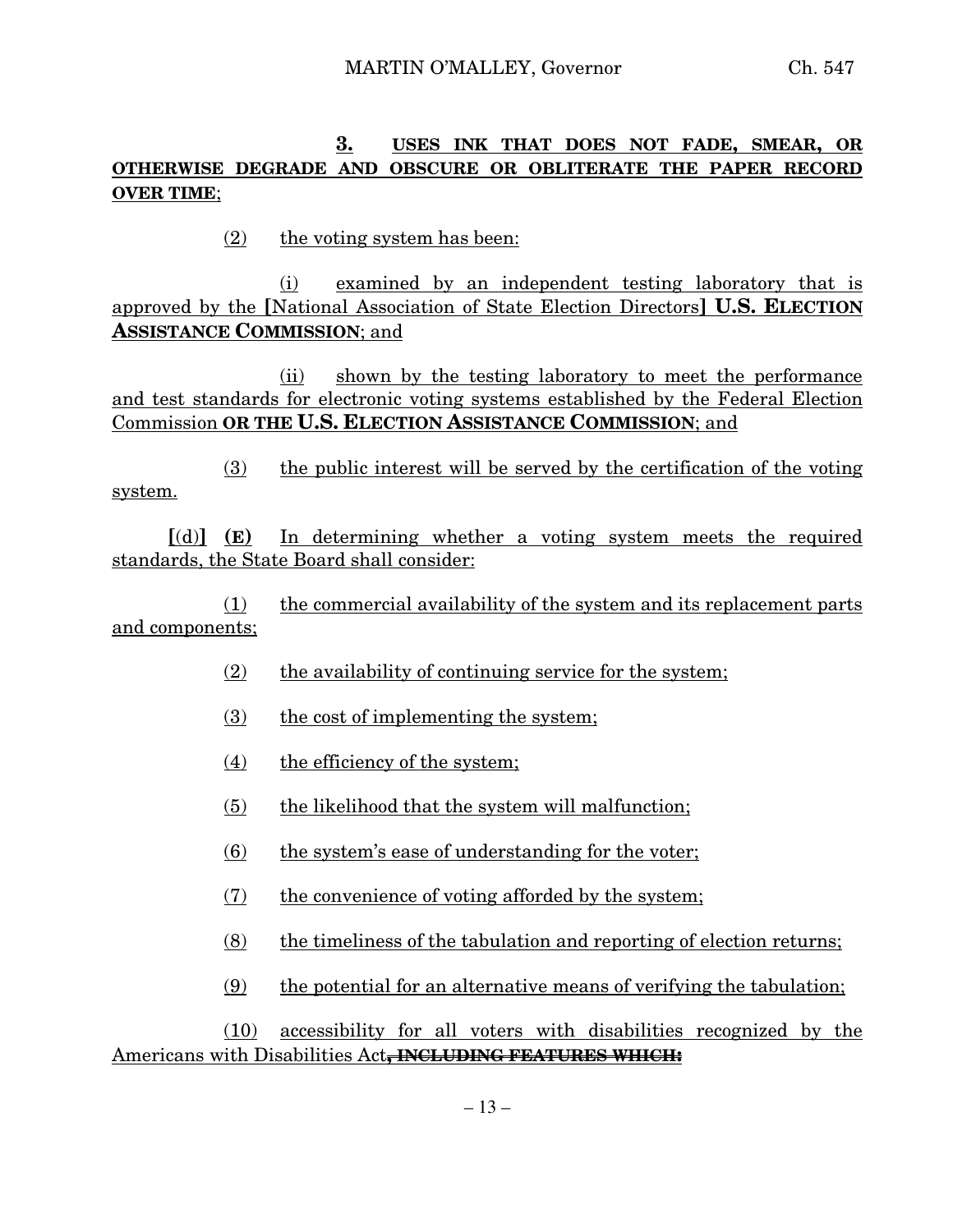**(I) ENSURE THAT ACCESSIBILITY FOR VOTERS WITH DISABILITIES IS EQUIVALENT TO THAT AFFORDED TO VOTERS WITHOUT DISABILITIES;**

**(II) DO NOT REQUIRE THE CREATION OF A SEGREGATED BALLOT FOR VOTERS WITH DISABILITIES; AND**

**(III) ALLOW FOR THE INDEPENDENT AND PRIVATE CASTING, INSPECTION, VERIFICATION, AND CORRECTION OF THE BALLOT BY VOTERS WITH DISABILITIES**; and

(11) any other factor that the State Board considers relevant.

*(F) A VOTING SYSTEM SELECTED, CERTIFIED, AND IMPLEMENTED UNDER THIS SECTION SHALL:*

*(1) PROVIDE ACCESS TO VOTERS WITH DISABILITIES THAT IS EQUIVALENT TO ACCESS AFFORDED VOTERS WITHOUT DISABILITIES WITHOUT CREATING A SEGREGATED BALLOT FOR VOTERS WITH DISABILITIES;*

*(2) ENSURE THE INDEPENDENT, PRIVATE CASTING, INSPECTION, VERIFICATION, AND CORRECTION OF SECRET BALLOTS BY VOTERS WITH DISABILITIES IN AN ACCESSIBLE MEDIA BY BOTH VISUAL AND NONVISUAL MEANS, INCLUDING SYNCHRONIZED AUDIO OUTPUT AND ENHANCED VISUAL DISPLAY; AND*

*(3) COMPLY WITH BOTH THE AMERICANS WITH DISABILITIES ACT, P.L. 101–336, AND THE HELP AMERICA VOTE ACT, P.L. 107–252, INCLUDING ACCESSIBILITY STANDARDS ADOPTED AS PART OF THE VOLUNTARY VOTING SYSTEM GUIDELINES PURSUANT TO THE HELP AMERICA VOTE ACT.*

*(G) (1) AT LEAST ONE VOTING SYSTEM IN EACH POLLING PLACE ON ELECTION DAY SHALL PROVIDE ACCESS FOR VOTERS WITH DISABILITIES IN COMPLIANCE WITH SUBSECTION (F) OF THIS SECTION.*

*(2) THE STATE BOARD SHALL ENSURE THAT ADEQUATE BACKUP EQUIPMENT IS AVAILABLE AND CONTINGENCY PLANS ARE ESTABLISHED TO ENSURE COMPLIANCE WITH PARAGRAPH (1) OF THIS SUBSECTION.*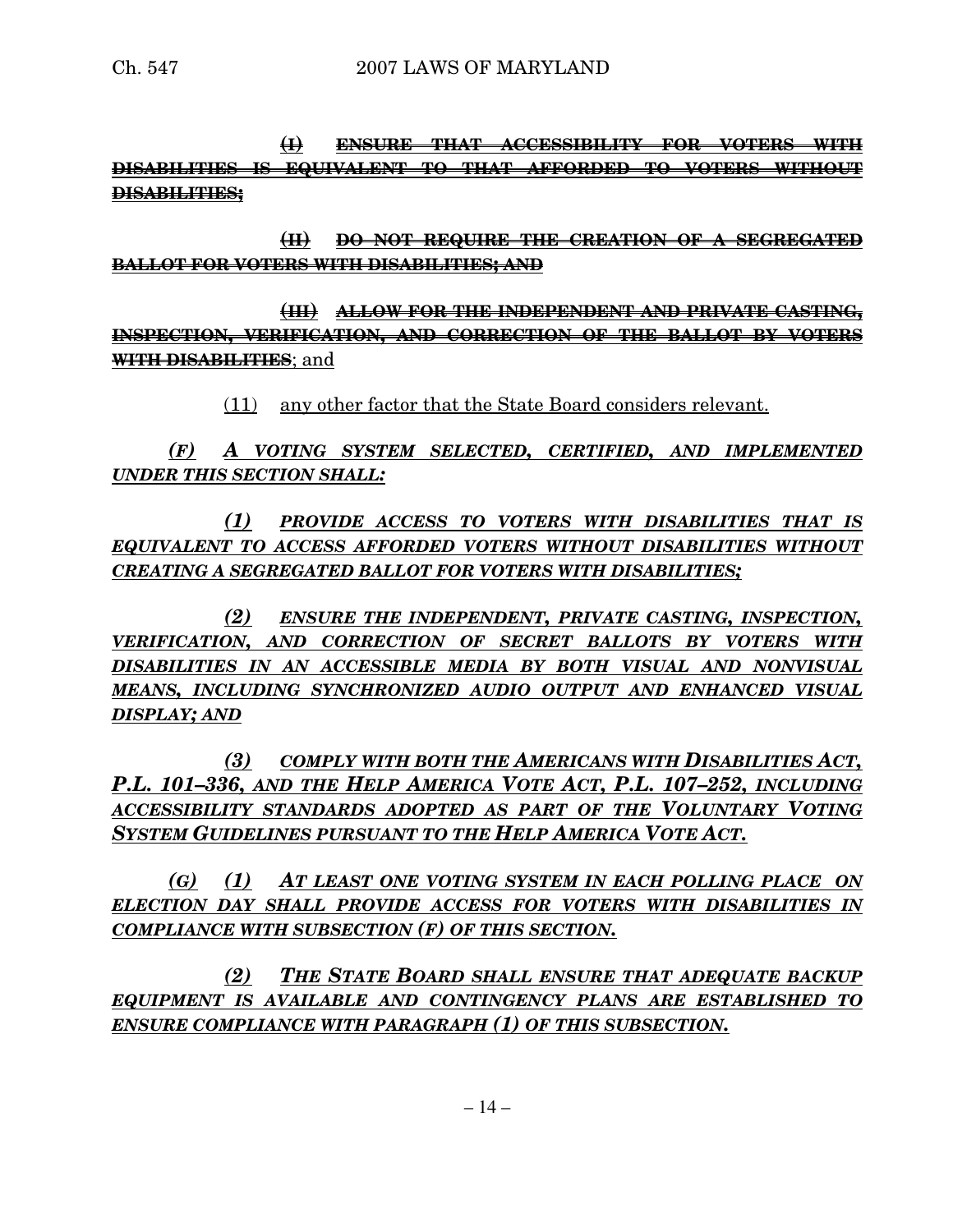### *(H) BEFORE THE SELECTION OF A VOTING SYSTEM, THE STATE BOARD SHALL:*

## *(1) ENSURE THAT AN ACCESSIBLE VOTING SYSTEM CONFORMS TO THE ACCESS REQUIREMENTS OF THE VOLUNTARY VOTING SYSTEM GUIDELINES DEVELOPED IN ACCORDANCE WITH THE HELP AMERICA VOTE ACT IN EFFECT AT THE TIME OF SELECTION; AND*

# *(2) CONDUCT AN ACCESSIBILITY AND USABILITY EVALUATION OF THE VOTING SYSTEM TO ASSESS ITS ACCESSIBILITY AND USABILITY BY VOTERS WITH DISABILITIES, INCLUDING:*

## *(I) A PUBLIC DEMONSTRATION OF THE SYSTEM; AND*

# *(II) AN EVALUATION BY INDIVIDUALS REPRESENTING A CROSS–SECTION OF VOTERS WITH DISABILITIES.*

 $[(e)] \leftrightarrow (I)$  (1) The State Board shall adopt regulations relating to requirements for each voting system selected and certified under § 9–101 of this subtitle.

(2) The regulations shall specify the procedures necessary to assure that the standards of this title are maintained, including:

(i) a description of the voting system;

(ii) a public information program by the local board, at the time of introduction of a new voting system, to be directed to all voters, candidates, campaign groups, schools, and news media in the county;

(iii) local election officials' responsibility for management of the

system;

(iv) the actions required to assure the security of the voting

system;

(v) the supplies and equipment required;

(vi) the storage, delivery, and return of the supplies and equipment necessary for the operation of the voting system;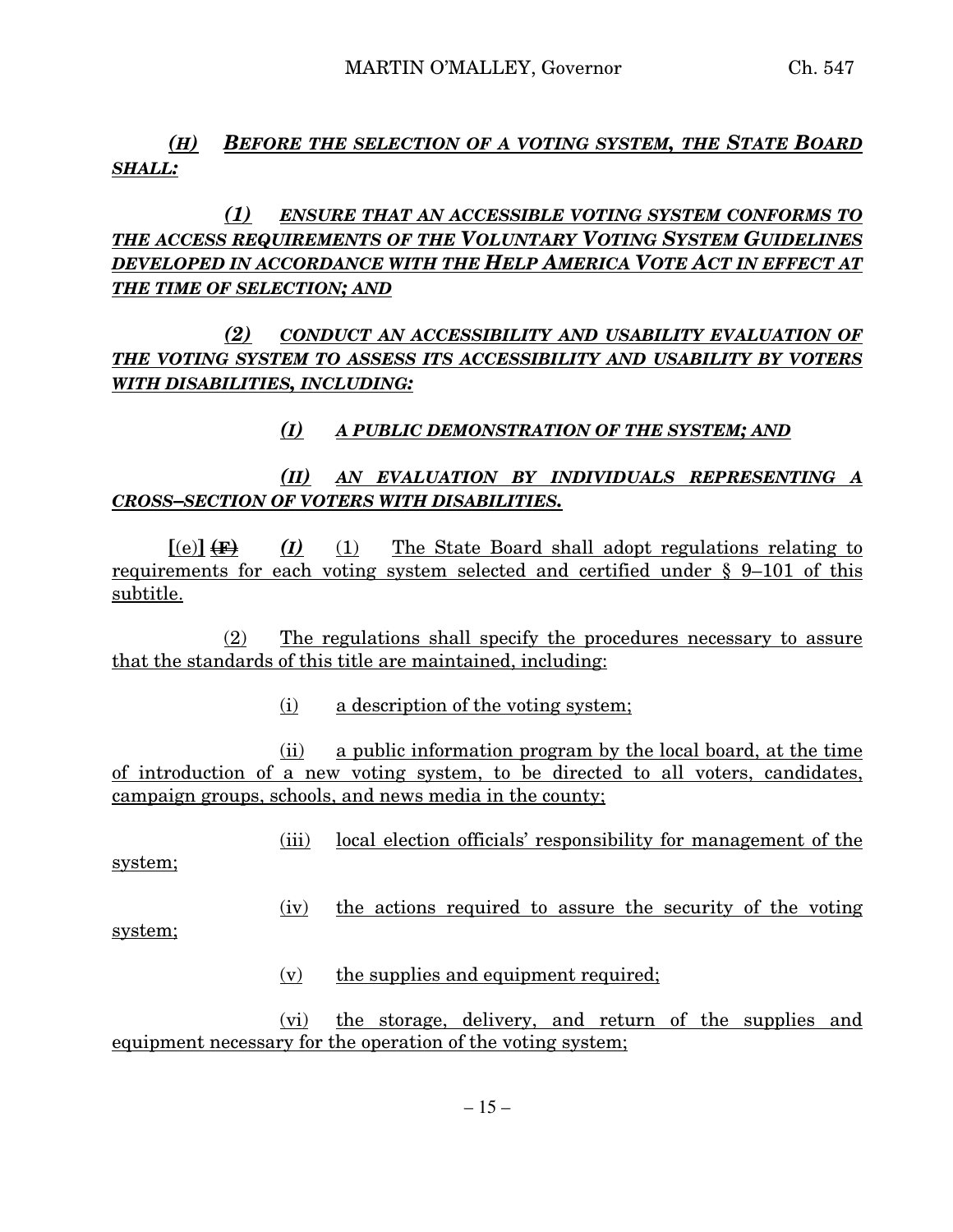(vii) standards for training election officials in the operation and use of the voting system;

(viii) before each election and for all ballot styles to be used, testing by the members of the local board to ensure the accuracy of tallying, tabulation, and reporting of the vote, and observing of that testing by representatives of political parties and of candidates who are not affiliated with political parties;

(ix) the number of voting stations or voting booths required in each polling place, in relation to the number of registered voters assigned to the polling place;

(x) the practices and procedures in each polling place appropriate to the operation of the voting system;

(xi) assuring ballot accountability in systems using a document

ballot;

- (xii) the actions required to tabulate votes; and
- (xiii) postelection review and audit of the system's output.

(3) Certification of a voting system is not effective until the regulations applicable to the voting system have been adopted.

*10–206.*

- *(a) In consultation with the local boards, the State Board shall:*
	- *(1) develop a program of instruction of election judges; and*
	- *(2) oversee the implementation of the program of instruction.*
- *(b) The training materials utilized by the program may include:*
	- *(1) an instruction manual and other written directives;*
	- *(2) curriculum for training sessions; and*
	- *(3) audiovisuals.*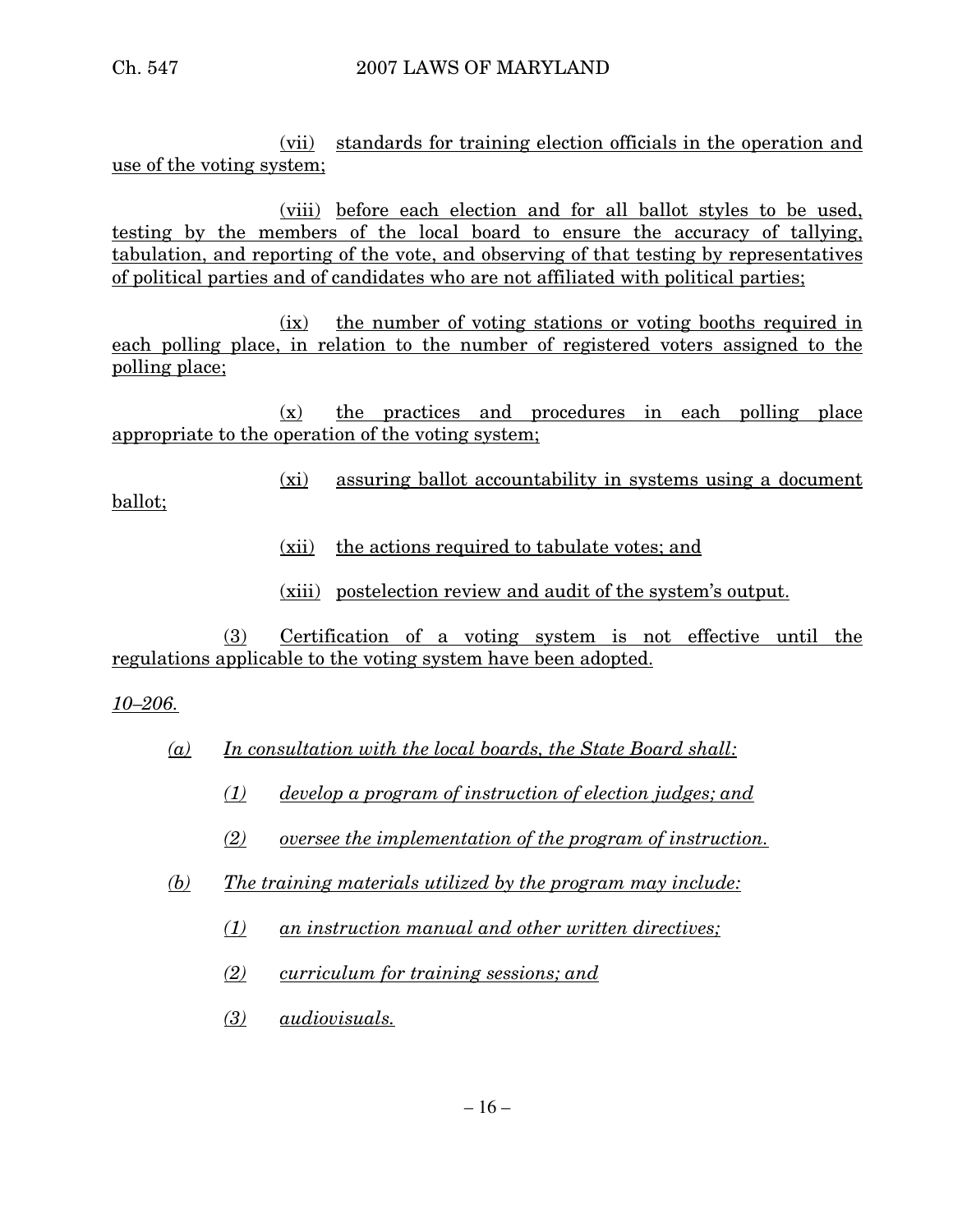*(c) The State Board shall develop a process for the evaluation of the training program and the performance of the polling place staff in each county.*

*(d) To the extent appropriate, the training program shall be specific to each of the voting systems used in polling places in the State.*

*(E) (1) THE STATE BOARD SHALL PROVIDE ELECTION JUDGES WITH UNIFORM STATEWIDE TRAINING ON THE VOTING SYSTEM, INCLUDING:*

### *(I) ALL FEATURES OF THE VOTING SYSTEM THAT PROVIDE ACCESS TO VOTERS WITH DISABILITIES; AND*

### *(II) THE RIGHTS OF VOTERS WITH DISABILITIES, INCLUDING THOSE RIGHTS GUARANTEED BY STATE AND FEDERAL LAW.*

*[(e)] (F) Each local board shall conduct election judge training based on the program developed by the State Board.*

*[(f)] (G) (1) Except as provided in paragraph (2) of this subsection, each election judge shall participate in the training program provided for in subsection (a) of this section.*

*(2) An election judge who is appointed under emergency circumstances is not required to attend the course of instruction.*

SECTION <del>3.</del> 2. AND BE IT FURTHER ENACTED, That this Act shall apply to each election occurring on or after January 1,  $\frac{2008}{1000}$  2010, that is required to be conducted in accordance with the Election Law Article.

SECTION 4. AND BE IT FURTHER ENACTED, That the Governor shall allocate the resources required to implement the requirements of this Act, including any gift received by the State for the purposes of this Act under § 2–201 of the State Finance and Procurement Article, and, except for federal funds received by the State to implement the requirements of the Help America Vote Act 2002, any federal or other special funds or grant received by the State in accordance with federal and State law for the purposes of this Act.

SECTION 5. AND BE IT FURTHER ENACTED, That this Act is an emergency measure, is necessary for the immediate preservation of the public health or safety, has been passed by a yea and nay vote supported by three–fifths of all the members elected to each of the two Houses of the General Assembly, and shall take effect from the date it is enacted.